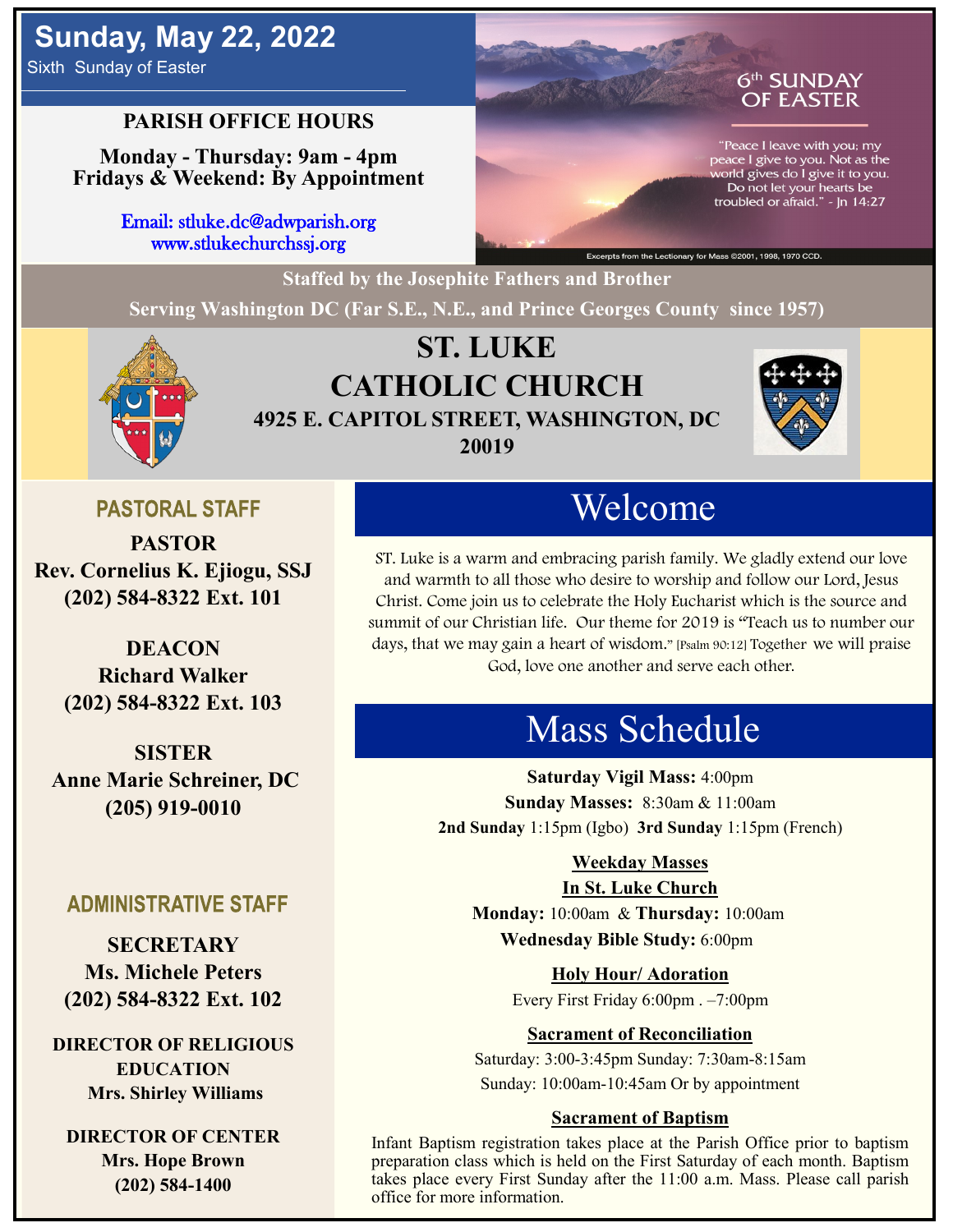# PASTOR'S CORNER

### THE PEACE OF CHRIST Let the peace of Christ rule in your hearts. —Colossians 3:15

What does it mean to trust God? To have a trusting heart means allowing our confidence in God's character to govern our inward emotions and our outward behavior. Think about the life of Jesus Christ. Jesus obeyed God completely because He trusted God completely. His life was absent of any inward turmoil, regardless of what was happening on the outside, because He trusted in the wisdom and the goodness of God's plan for Him. And Jesus wants us to experience that same peace in our life as well. That's why, in Colossians 3:15, Paul says, "Let the peace of Christ rule in your hearts."

Now, there are two significant phrases in that verse. First, the phrase *the peace of Christ* not only means the peace that comes from Christ, but it also means the same peace that characterized the life of Jesus Christ. Did Jesus go around with inner turmoil? Was He threatened whenever people were against Him? Did He allow outward circumstances to destroy His confidence in God? Not at all. He had complete trust in God's power, God's love, and God's wisdom. Therefore, He obeyed God completely. Paul is saying, "I want the same peace that was in Christ's life to be in your life."

The second important phrase in Colossians 3:15 is *rule* in your hearts. This is key. The Greek word translated rule in this verse is an athletic term. It could be translated "to umpire, to officiate at a game." So Paul is saying, "Let the peace of Christ have the final say, make the final call, in your life." I remember reading long ago about an umpires' convention. Umpires were there to learn how to be better athletic officials. And one night some of the umpires got together in a hotel room and had a late-night bull session. They were talking about how they made their calls in a difficult game. One umpire said, "I call them the way I see them." The second umpire said, "I call them the way they are." The third umpire said, "They're not anything until I call them."

You know what? Life's circumstances are just like that. We can't control the circumstances that get thrown at us. Likewise, we cannot control the temptations inwardly that entice us. But the fact is, both of these—turmoil from the outside and temptation from the inside—are nothing until we call them. So what Paul is saying is this: Let the peace of Christ—the confidence that Christ had in God's character—have the final say when these difficult things come into your life. Don't allow your inner turmoil to have the final say in your life. We can trust God completely when we let the peace of Christ rule in our hearts.

https://ptv.org/devotional/the-peace-of-christ/

#### Reflection for sixth SUNDAY OF easter

 Jesus tells his disciples, "Peace I leave with you; my peace I give to you. Not as the world gives do I give it to you." The peace that Jesus gives is far different than the kind that comes from the absence of war, conflict, or affliction. The peace that God offers is found alongside suffering and hardship, not necessarily in their absence. St. Teresa of Avila offers us a bit of wisdom regarding peace: *"May today there be peace within. May you trust God that you are exactly where you are meant to be. May you not forget the infinite possibilities that are born of faith. May you use those gifts that you have received and pass on the love that has been given to you. May you be content knowing you are a child of God. Let this presence settle into your bones and allow your soul the freedom to sing, dance, praise, and love. It is there for each and every one of us."*

 In order for us to experience the divine peace that Jesus offers, we have to allow God's presence to settle into our bones! It is only when this happens that we can be truly taught by the Holy Spirit to discern the true path to peace and find ourselves with untroubled hearts. The world and our lives are so unpredictable and changeable. If we look for a source of lasting and real peace only there, our search will never be satisfied. Something will always unsettle and disturb us. The Jewish disciples could really relate to what Jesus was saying about peace (shalom). They already knew that it was more a matter of achieving wholeness and wellbeing than anything else.

 Wholeness and wellbeing are precisely what is uncovered when we begin to really see and know the height, depth, and breadth of God's presence and promise. The elegance of God's Divine life flows through our blood and the marrow in our bones. It is that close and deep. As we breathe in and exhale God's life, peace becomes what we know within and what is exhaled out. This remains in the midst of intense conflict, persecution, suffering, rejection, and even death.

Liturgical Publication 2015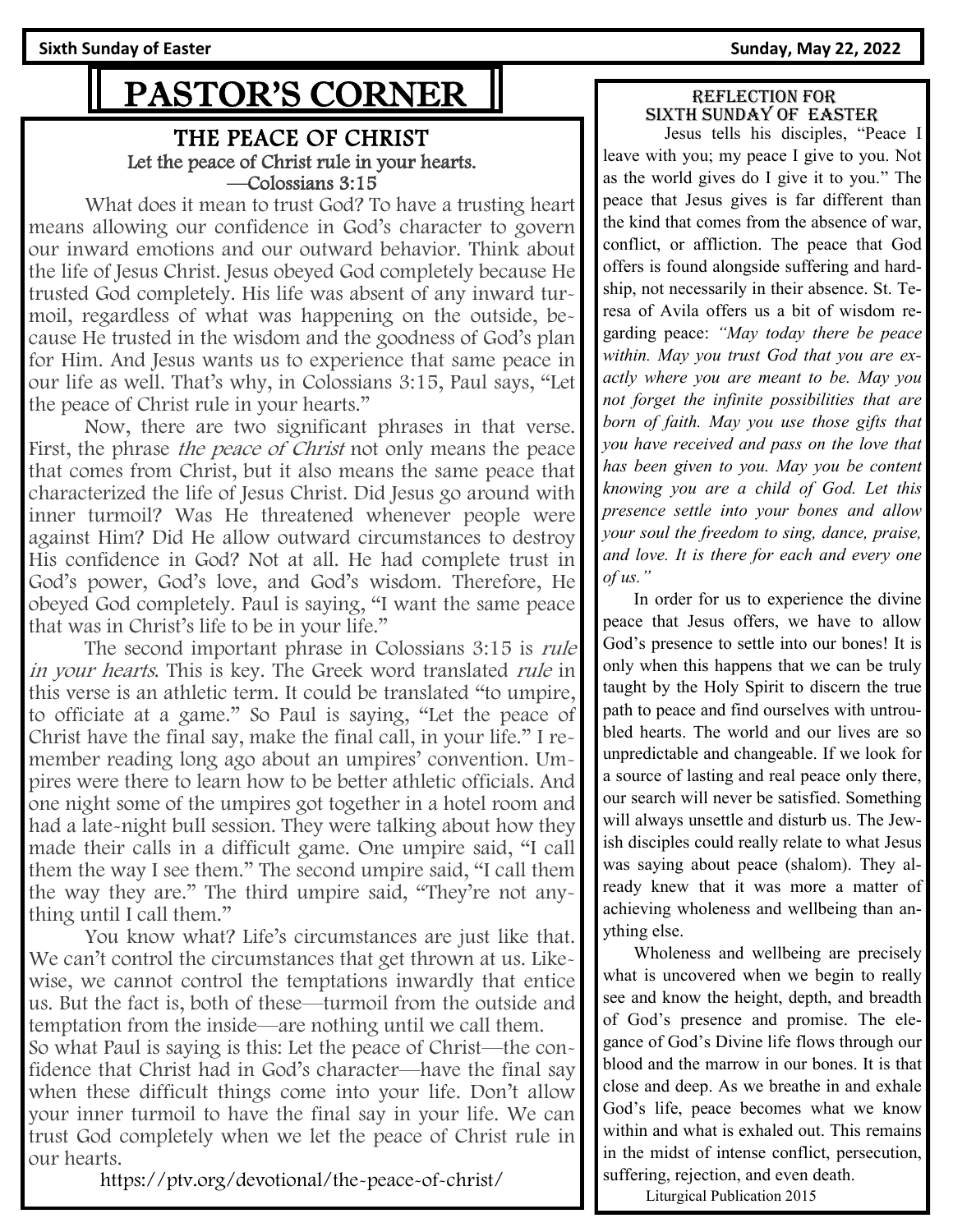HAPPY BIRTHDAY/ANNIVERSARY

We would like to wish a wonderful happy birthday

# to Judith Travers & Steven Williams.

# MAY THE JOY OF THE LORD BE YOU STRENGTH!!!

## Church Support

Please consider making a donation to support our parish during this trying times. You may Drop off or mail your gifts to the parish. You may give online through our website: http:www.stlukechurchssj.org/ And clicking on the donate button. You may also **TEXT**: 202-335-3116

#### **Readings for the week of May 22, 2022**

**Sunday:** Acts 15:1-2, 22-29/Psalms 67:2-3, 5, 6, 8 [4]/ Revelation 21:10-14, 22-23/John 14:23-29

**Monday:** Acts 16:11-15/Psalms 149:1b-2, 3-4, 5-6a and 9b/John 15:26—16:4a

**Tuesday:** Acts 16:22-34/Psalms 138:1-2ab, 2cde-3, 7c-8/John 16:5-11

**Wednesday:** Acts 17:15, 22—18:1/Psalms 148:1-2, 11-12, 13, 14/John 16:12-15

**Thursday:** Acts 18:1-8/Psalms 98:1, 2-3ab, 3cd-4/ Jn 16:16-20 *Ascension:* Acts 1:1-11/

Psalms 47:2-3, 6-7, 8-9 [6]/Ephesians 1:17-23 or Hebrew 9:24-28; 10:19-23/Luke 24:46-53

**Friday:** Acts 18:9-18/ /Psalms 47:2-3, 4-5, 6-7/John 16:20-  $23$ 

**Saturday:** Acts 18:23-28/ Psalms 47:2-3, 8-9, 10/John 16:23b-28

**Next Sunday**: *Ascension:* Acts 1:1-11/ Psalms 47:2-3, 6-7, 8-9 [6]/Ephesians 1:17-23 or

Hebrews 9:24-28; 10:19-23/Luke 24:46-53 *Seventh Sunday of Easter:* Acts 7:55-60/ Psalms 97:1-2, 6-7, 9 [1a, 9a]/ Revelation 22:12-14, 16-17, 20/John 17:20-26

#### **WEEKLY MASS**

**Monday 5/23 Eternal repose of the Soul of Vincent Wig-gins+++ by Milton Harris**

**Tuesday 5/24 Eternal repose of the Soul of Carmen Nick-oleeta Cruso+++ by Parish Family**

**Wednesday 5/25 SS. Bede, Gregory and Mary Magdalene**

**Thursday 5/26 Eternal repose of the Soul of Veronica Glenn +++ by Milton Harris** 

**Friday 5/27 St. Augustine**

**Saturday 5/28 Easter Weekday**

## Pray for the Sick & Shut-In of Our Parish

Barbara Barnes Blanche Bourm Barbara Batts Tanisha Bennett Tammy Berry William P. Brown Ruth Bundy Beatrice Carroll Rita Clines Melinda Conrad-Brown Edith Cornish Aniceto Charles Patricia Chase Valene Chemoo Joyce Cristwell Alvera Dance

Iyana Davage Joyce Diggs Lamont Diggs, Sr. Crawley Easely Marita C. Edelin Joshua M. Faison Kimbolyn Flowers Anthony Flowers Tina Garvin Katrina Griffin Florence Hall Steve Halle Chris Hawkins Brenda Henson James Holley Rudolph Holley James Hughes

Melvin Jamison Mary Ann Johnson David & Keisha Jones Dawn Lattimer Lawrence Lee Maria A. Logan Bernadette Mahoney Doreene Mahoney Barbara Mallory Doris McCannon Alice L. Montague Veronica Murray David Neal Florence Patterson Marlene Patterson Silvia Perry Doreene Redd

Corley Redd Leroy Sandifer Betty Smith Kayla Tatum Rolland Taylor Gloria Thompson-Price James F. Thompson, Jr. Matthew Thompson Barbara B. Tyler Wayne A. Wallace Marquita Ward Shiela Washington Steven Washington Cecelia Williams Lois Williams

Wellington Waters Dolores Woodard, Jr. Harold Woodard, Sr.

St Luke military families.

All the Homeless men and women in our community.

Please pray for all those who are sick but have no one to pray for them